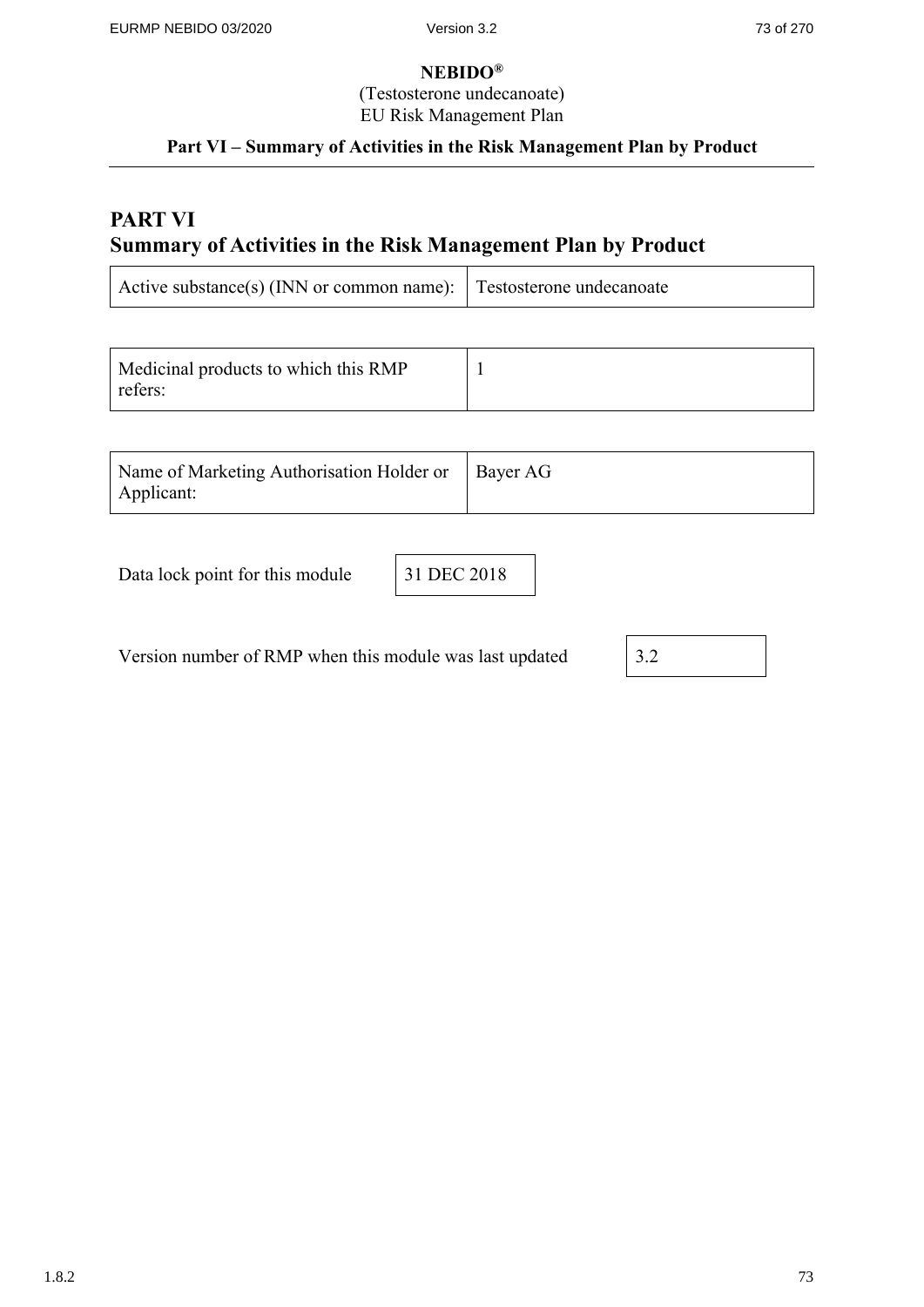(Testosterone undecanoate)

EU Risk Management Plan

## **Part VI – Summary of Activities in the Risk Management Plan by Product**

# **List of Abbreviations**

| EU           | European Union                          |
|--------------|-----------------------------------------|
| <b>INN</b>   | International Nonproprietary Name       |
| <b>PBRER</b> | Periodic Benefit-Risk Evaluation Report |
| <b>POME</b>  | Pulmonary oil microembolism             |
| <b>PSUR</b>  | Periodic Safety Update Reports          |
| <b>RMP</b>   | Risk Management Plan                    |
| SmPC         | Summary of Product Characteristics      |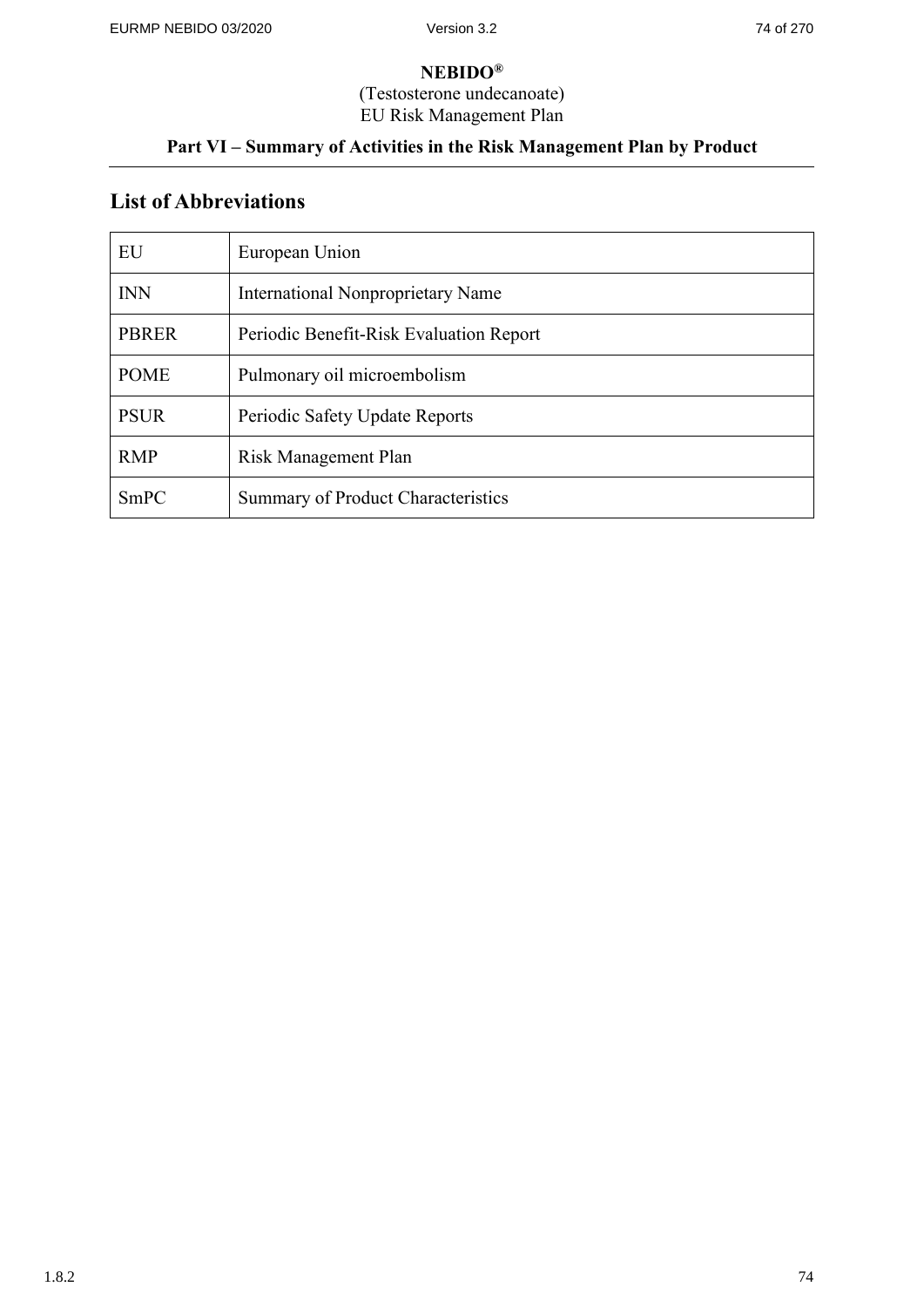(Testosterone undecanoate) EU Risk Management Plan

**Part VI – Summary of Activities in the Risk Management Plan by Product**

## **1. Summary of Risk Management Plan (RMP) for Nebido (Testosterone Undecanoate)**

This is a summary of the RMP for Nebido. The RMP details important risk of Nebido, how it can be minimised, and how more information will be obtained.

Nebido's Summary of Product Characteristics (SmPC) and its package leaflet give essential information to healthcare professionals and patients on how Nebido should be used.

Important new concerns or changes to the current ones will be included in updates of Nebido's RMP.

## **2. The Medicine and what It Is Used for**

Nebido is authorised as testosterone replacement therapy for male hypogonadism (see SmPC for the full indication). It contains testosterone undecanoate as the active substance and it is given by intramuscular injection.

## **3. Risks Associated with the Medicine and Activities to Minimise or further Characterise the Risks**

Important risk of Nebido together with measures to minimise it are outlined below.

Measures to minimise the risks identified for medicinal products can be:

- Specific information, such as warnings, precautions, and advice on correct use, in the package leaflet and SmPC addressed to patients and healthcare professionals;
- Important advice on the medicine's packaging;
- The authorised pack size the amount of medicine in a pack is chosen so to ensure that the medicine is used correctly;
- The medicine's legal status the way a medicine is supplied to the patient (e.g. with or without prescription) can help to minimise its risks.

Together, these measures constitute *routine risk minimisation* measures.

In the case of Nebido, these measures are supplemented with *additional risk minimisation measures* mentioned under relevant important risks, below.

In addition to these measures, information about adverse reactions is collected continuously and regularly analysed, including Periodic Safety Update Report (PSUR) assessment so that immediate action can be taken as necessary. These measures constitute *routine pharmacovigilance activities*.

If important information that may affect the safe use of Nebido is not yet available, it is listed under 'missing information' below.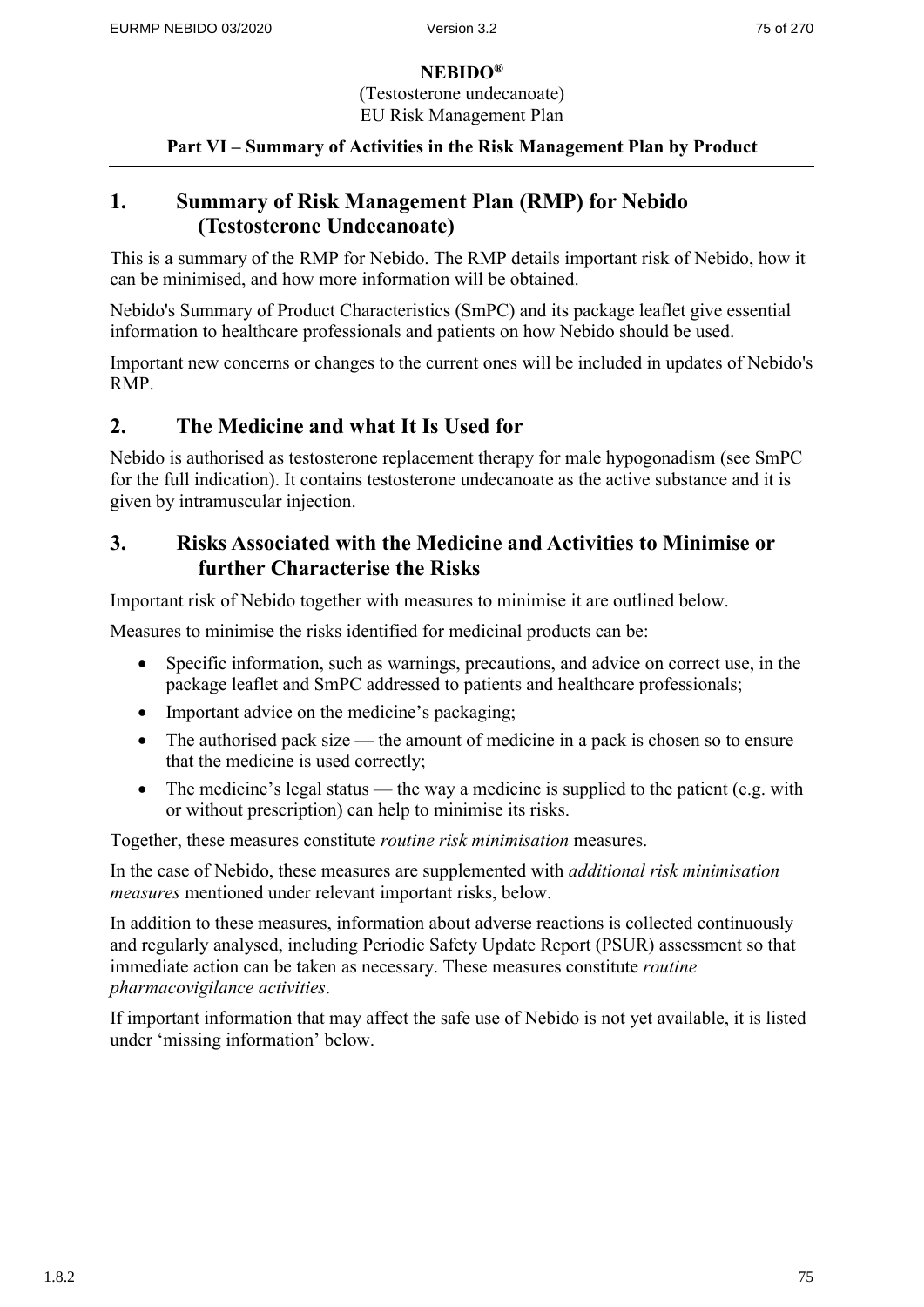(Testosterone undecanoate) EU Risk Management Plan

### **Part VI – Summary of Activities in the Risk Management Plan by Product**

## **3.1 List of Important Risks and Missing Information**

Important risks of Nebido are risks that need special risk management activities to further investigate or minimise the risk, so that the medicinal product can be safely administered. Important risks can be regarded as identified or potential. Identified risks are concerns for which there is sufficient proof of a link with the use of Nebido. Potential risks are concerns for which an association with the use of this medicine is possible based on available data, but this association has not been established yet and needs further evaluation. Missing information refers to information on the safety of the medicinal product that is currently missing and needs to be collected (e.g. on the long-term use of the medicine).

#### **Table 3-1: Summary of safety concerns**

| Important identified risks |           | • Pulmonary oil microembolism (POME)                  |
|----------------------------|-----------|-------------------------------------------------------|
| Important potential risks  | $\bullet$ | Thromboembolic risk secondary to haematocrit increase |
| Missing information        |           | None                                                  |

## **3.2 Summary of Important Risks**

#### **Important identified risk: Pulmonary oil microembolism (POME)**

| Evidence for linking the risk<br>to the medicine | Nebido is formulated to contain 1,000 mg of testosterone<br>undecanoate in a 4 ml oily solution. Pulmonary microembolism of<br>oily solutions can lead to signs and symptoms such as cough,<br>dyspnoea, malaise, hyperhidrosis, chest pain, dizziness,<br>paraesthesia, or syncope. These signs and symptoms may occur<br>during or immediately after the injection and are typically benign<br>and transient. Cases suspected by the company or the reporter to<br>represent oily pulmonary microembolism have been reported rarely<br>in clinical trials (in $\geq$ 1/10,000 and <1/1,000 injections) as well as<br>from post-marketing experience. |
|--------------------------------------------------|--------------------------------------------------------------------------------------------------------------------------------------------------------------------------------------------------------------------------------------------------------------------------------------------------------------------------------------------------------------------------------------------------------------------------------------------------------------------------------------------------------------------------------------------------------------------------------------------------------------------------------------------------------|
|                                                  | POME is classified as an important identified risk, due to the<br>recognised causal relationship with oily solutions injection<br>procedure, requiring risk minimisation measures to reduce its<br>occurrence and consequently reduce the impact on the benefit-risk<br>balance of the product. Such measures include specific clinical<br>actions recommended in the SmPC and additional educational<br>brochure for health care professionals on the correct injection<br>technique, recognition and management of POME.                                                                                                                             |
|                                                  | Evidence source: Integrated clinical trial database, post-marketing<br>reports/ PBRERs/ PSURs, literature.                                                                                                                                                                                                                                                                                                                                                                                                                                                                                                                                             |
| Risk factors and risk groups                     | Patients inadvertently injected intravascularly or too rapidly can be<br>hypothesised to be at increased risk, although some reports<br>describe occurrence of POME despite administration of Nebido as<br>recommended in SmPC.                                                                                                                                                                                                                                                                                                                                                                                                                        |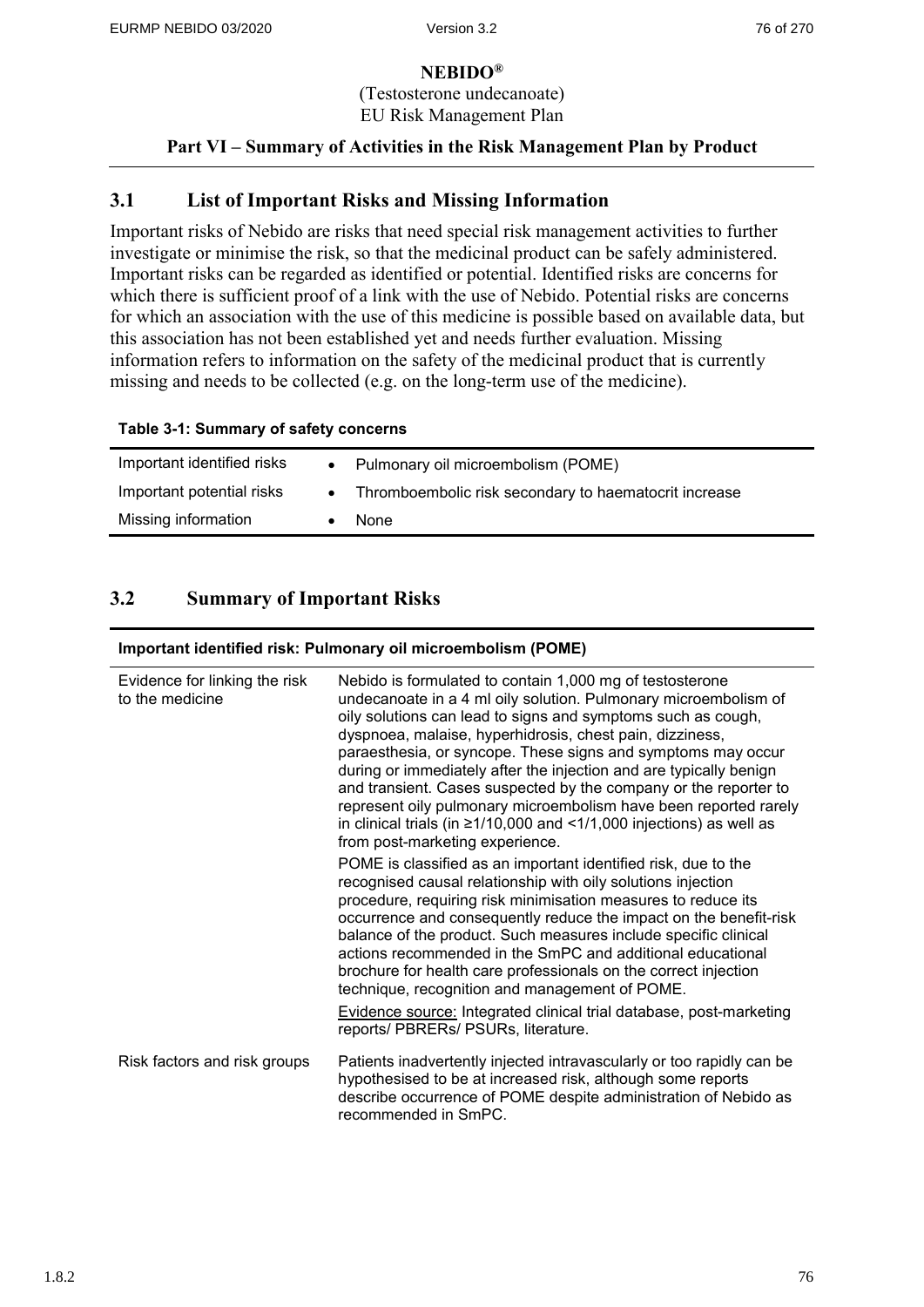(Testosterone undecanoate) EU Risk Management Plan

### **Part VI – Summary of Activities in the Risk Management Plan by Product**

## **Important identified risk: Pulmonary oil microembolism (POME)** A potential dose-dependency of this reaction cannot be determined due to its low frequency in the clinical trial program. Risk minimisation measures **Routine risk minimisation measures:** Routine risk communication: SmPC sections 4.2, 4.4 and 4.8. Routine risk communication recommending specific clinical measure to address the risk: Recommendations to monitor for symptoms during and immediately after each injection (to allow early recognition) and information on supportive treatment (e.g. by administration of supplemental oxygen) are provided in SmPC sections 4.4 and 4.8. Other routine risk minimisation measures beyond the Product Information: Nebido is a medicinal product subject to medical prescription, for use as directed by medical practitioner. **Additional risk minimisation measures:** Nebido Educational Brochure (Administration Guide for

Nebido).

PBRER = Periodic Benefit-Risk Evaluation Reports; POME = Pulmonary oil microembolism; PSUR = Periodic Safety Update Reports; SmPC = Summary of Product Characteristics.

| Important potential risk: Thromboembolic risk secondary to haematocrit increase |                                                  |                                                                                                                                                                                                                                                                                                                                                   |
|---------------------------------------------------------------------------------|--------------------------------------------------|---------------------------------------------------------------------------------------------------------------------------------------------------------------------------------------------------------------------------------------------------------------------------------------------------------------------------------------------------|
|                                                                                 | Evidence for linking the risk<br>to the medicine | Polycythaemia, haematocrit increased, red blood cell count<br>increased, and haemoglobin increased have been reported<br>commonly in clinical trials (in ≥1/100 and <1/10 patients).<br>Cardiovascular disorder has been reported uncommonly (in<br>$≥1/1,000$ and <1/100 patients).                                                              |
|                                                                                 |                                                  | Recommendations for monitoring of haemoglobin and haematocrit<br>in patients receiving long-term androgen therapy are provided in the<br>SmPC.                                                                                                                                                                                                    |
|                                                                                 |                                                  | As the thromboembolic risk secondary to haematocrit increase<br>requires routine risk minimisation recommendations for special<br>clinical actions to reduce its impact on the benefit-risk balance, and<br>because activities to further assess its relatedness and impact are<br>being carried out, it is regarded as important potential risk. |
|                                                                                 |                                                  | Evidence Source: Integrated clinical trial database, post-marketing<br>reports/ PBRERs/ PSURs, literature.                                                                                                                                                                                                                                        |
|                                                                                 | Risk factors and risk groups                     | Stimulation of erythropoiesis is an expected pharmacodynamic<br>effect of any testosterone replacement therapy [1]. Excessive<br>increases in haematocrit and correspondingly increased risk for                                                                                                                                                  |

1.8.2 **77**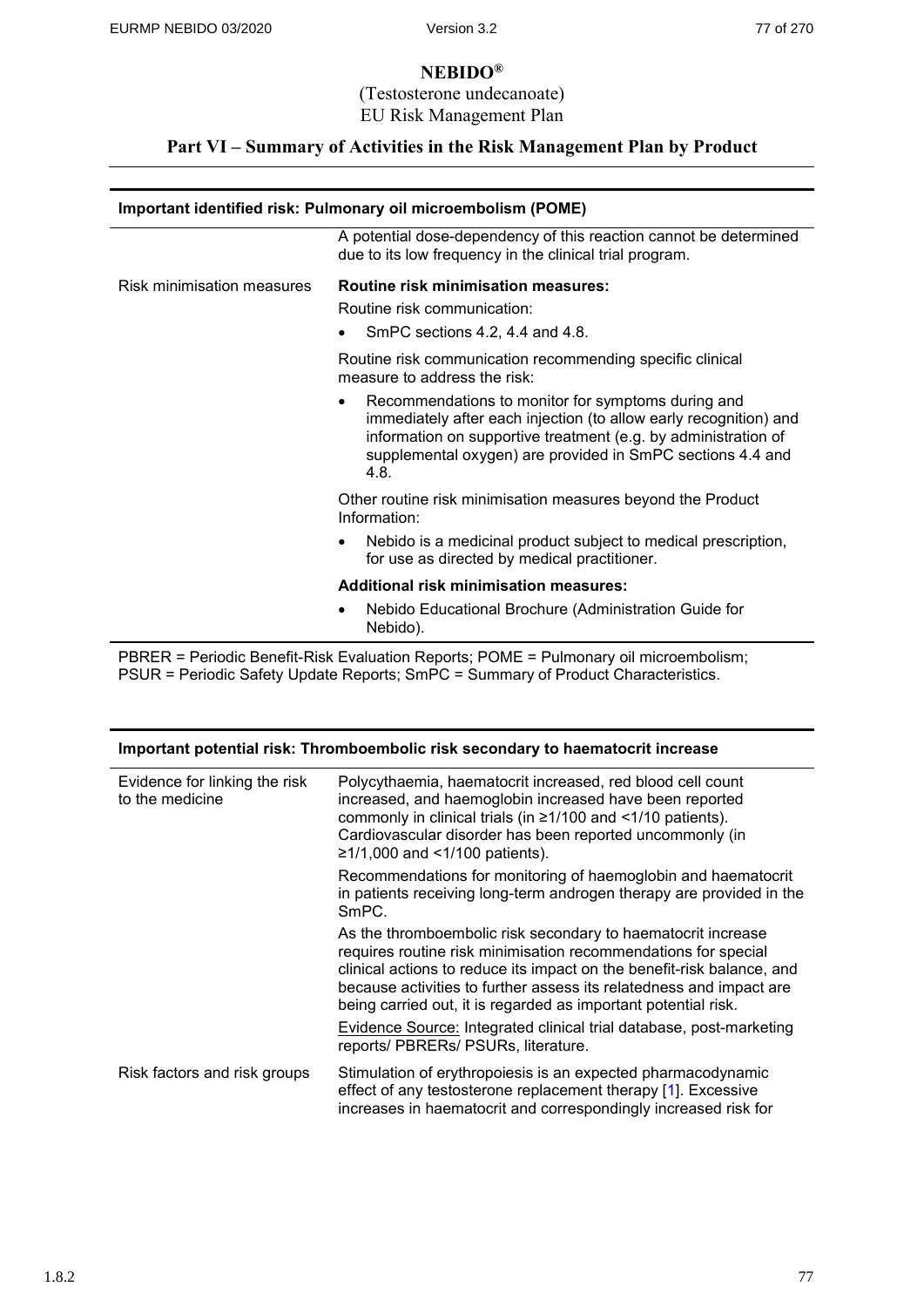(Testosterone undecanoate) EU Risk Management Plan

### **Part VI – Summary of Activities in the Risk Management Plan by Product**

#### **Important potential risk: Thromboembolic risk secondary to haematocrit increase**

| thromboembolism conceivable only with supraphysiological<br>testosterone levels. Patients with additional risk factors for<br>polycythaemia (e.g. chronic obstructive pulmonary disease), venous<br>or arterial thromboembolism may be assumed to be at higher risk.<br>Elderly patients might be at increased risk for the development of<br>increased haematocrit under testosterone treatment [2, 3]. |
|----------------------------------------------------------------------------------------------------------------------------------------------------------------------------------------------------------------------------------------------------------------------------------------------------------------------------------------------------------------------------------------------------------|
| <b>Routine risk minimisation measures:</b>                                                                                                                                                                                                                                                                                                                                                               |
| Routine risk communication:                                                                                                                                                                                                                                                                                                                                                                              |
| SmPC sections 4.4, 4.8.<br>$\bullet$                                                                                                                                                                                                                                                                                                                                                                     |
| Routine risk communication recommending specific clinical<br>measure to address the risk:                                                                                                                                                                                                                                                                                                                |
| Recommendations on monitoring haemoglobin and<br>$\bullet$<br>haematocrit (SmPC section 4.4).                                                                                                                                                                                                                                                                                                            |
| Other routine risk minimisation measures beyond the Product<br>Information:                                                                                                                                                                                                                                                                                                                              |
| Nebido is a medicinal product subject to medical prescription,<br>٠<br>for use as directed by medical practitioner.                                                                                                                                                                                                                                                                                      |
| <b>Additional risk minimisation measures:</b>                                                                                                                                                                                                                                                                                                                                                            |
| None.                                                                                                                                                                                                                                                                                                                                                                                                    |
|                                                                                                                                                                                                                                                                                                                                                                                                          |

PBRER = Periodic Benefit-Risk Evaluation Reports; PSUR = Periodic Safety Update Reports; SmPC = Summary of Product Characteristics.

## **3.3 Post-authorisation Development Plan**

## **3.3.1 Studies which are conditions of the marketing authorisation**

There are no studies which are conditions of the marketing authorisation or specific obligation of Nebido.

## **3.3.2 Other studies in post-authorisation development plan**

There are no other studies in the post-authorisation development plan.